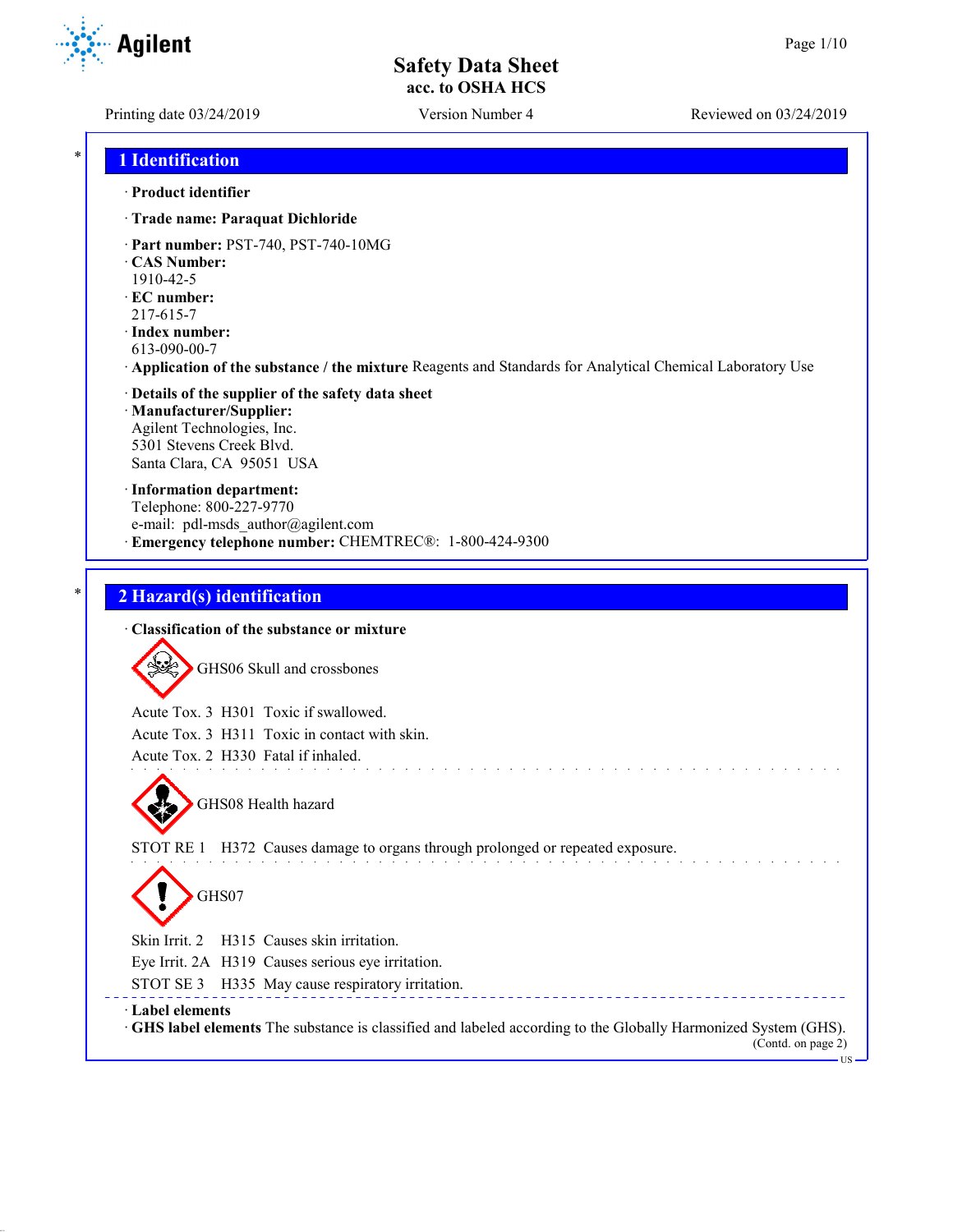Printing date 03/24/2019 Version Number 4 Reviewed on 03/24/2019

**Trade name: Paraquat Dichloride**



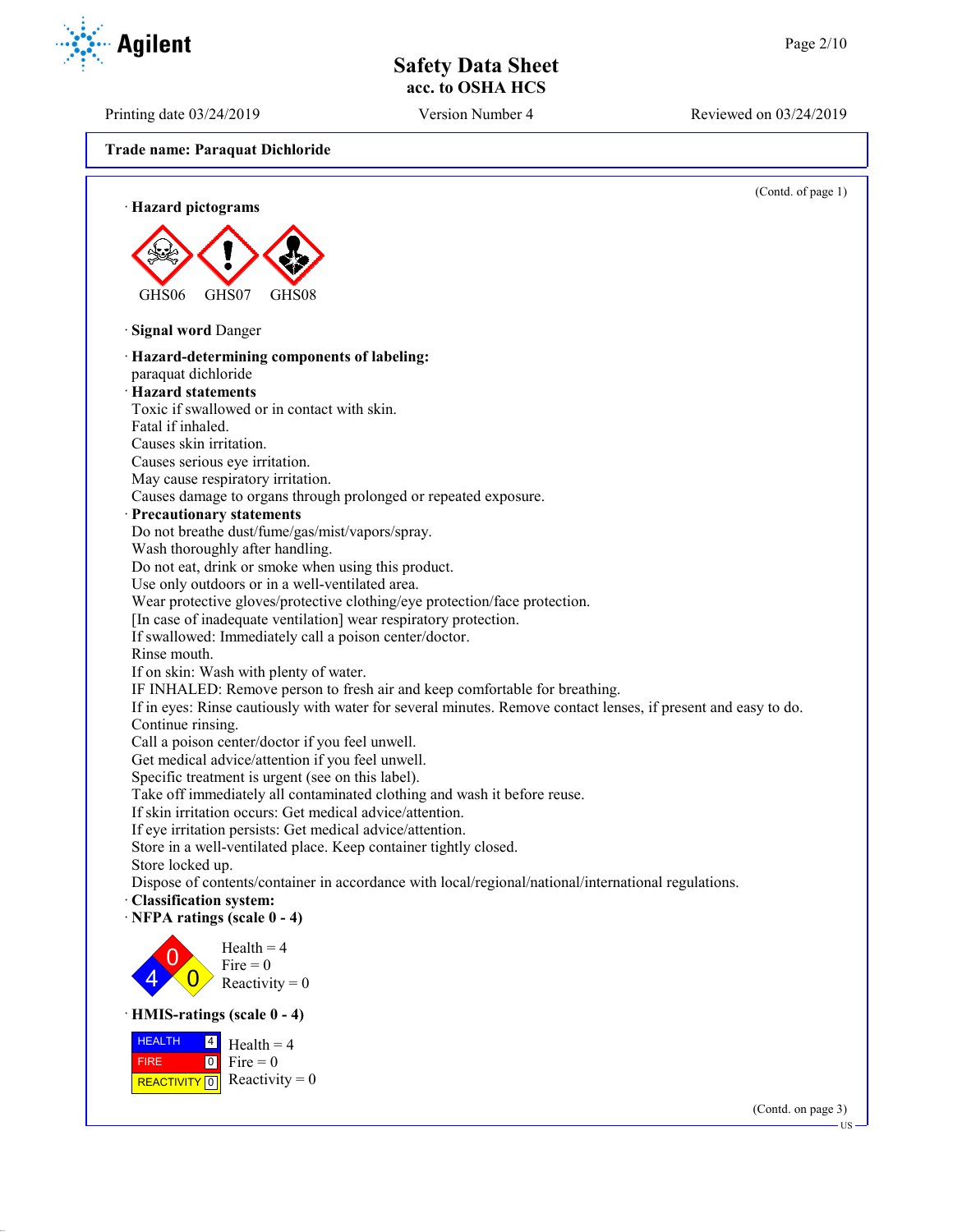Printing date 03/24/2019 Version Number 4 Reviewed on 03/24/2019

**Trade name: Paraquat Dichloride**

(Contd. of page 2)

· **Other hazards**

- · **Results of PBT and vPvB assessment**
- · **PBT:** Not applicable.
- · **vPvB:** Not applicable.

## **3 Composition/information on ingredients**

- · **Chemical characterization: Substances**
- · **CAS No. Description**
- 1910-42-5 paraquat dichloride
- · **Identification number(s)**
- · **EC number:** 217-615-7
- · **Index number:** 613-090-00-7

#### **4 First-aid measures**

#### · **Description of first aid measures**

- · **General information:**
- Immediately remove any clothing soiled by the product.

Symptoms of poisoning may even occur after several hours; therefore medical observation for at least 48 hours after the accident.

Remove breathing apparatus only after contaminated clothing have been completely removed.

In case of irregular breathing or respiratory arrest provide artificial respiration.

· **After inhalation:**

Supply fresh air or oxygen; call for doctor.

In case of unconsciousness place patient stably in side position for transportation.

- · **After skin contact:** Immediately wash with water and soap and rinse thoroughly.
- · **After eye contact:**

Rinse opened eye for several minutes under running water. If symptoms persist, consult a doctor.

- · **After swallowing:** Do not induce vomiting; immediately call for medical help.
- · **Information for doctor:**
- · **Most important symptoms and effects, both acute and delayed** No further relevant information available.
- · **Indication of any immediate medical attention and special treatment needed**
- No further relevant information available.

### **5 Fire-fighting measures**

- · **Extinguishing media**
- · **Suitable extinguishing agents:** Use fire fighting measures that suit the environment.
- · **Special hazards arising from the substance or mixture**
- During heating or in case of fire poisonous gases are produced.
- · **Advice for firefighters**
- · **Protective equipment:** Mouth respiratory protective device.

#### \* **6 Accidental release measures**

· **Personal precautions, protective equipment and emergency procedures** Mount respiratory protective device. · **Environmental precautions:** Do not allow to enter sewers/ surface or ground water.

(Contd. on page 4)

**TIS** 

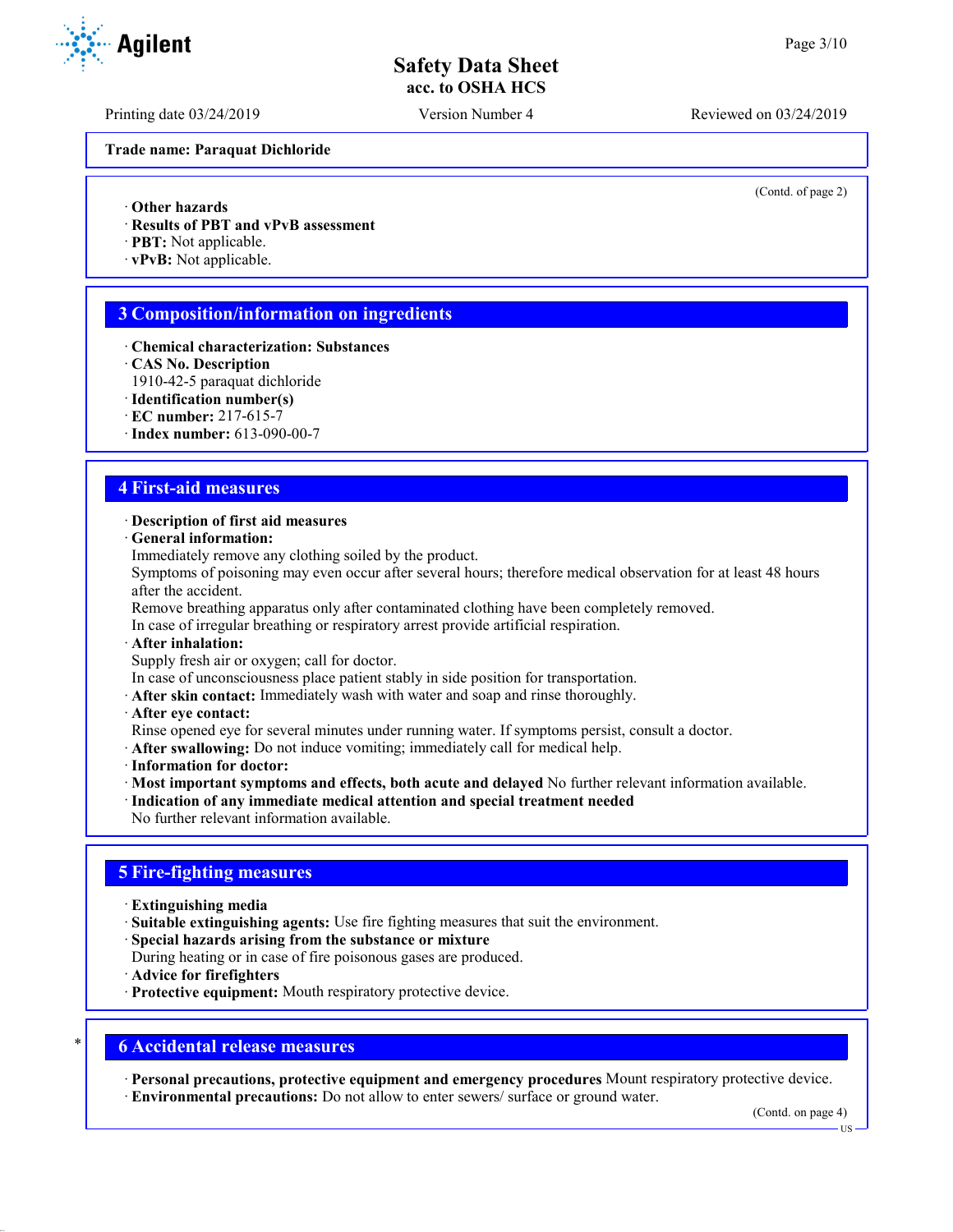Printing date 03/24/2019 Version Number 4 Reviewed on 03/24/2019

**Trade name: Paraquat Dichloride**

| · Methods and material for containment and cleaning up:<br>Dispose contaminated material as waste according to item 13.<br>Ensure adequate ventilation.<br>· Reference to other sections<br>See Section 7 for information on safe handling.<br>See Section 8 for information on personal protection equipment.<br>See Section 13 for disposal information.<br>· Protective Action Criteria for Chemicals | (Contd. of page 3)       |
|----------------------------------------------------------------------------------------------------------------------------------------------------------------------------------------------------------------------------------------------------------------------------------------------------------------------------------------------------------------------------------------------------------|--------------------------|
| $\cdot$ PAC-1:                                                                                                                                                                                                                                                                                                                                                                                           |                          |
|                                                                                                                                                                                                                                                                                                                                                                                                          | $0.15$ mg/m <sup>3</sup> |
| $\cdot$ PAC-2:                                                                                                                                                                                                                                                                                                                                                                                           |                          |
|                                                                                                                                                                                                                                                                                                                                                                                                          | $1.6 \text{ mg/m}^3$     |
| $·$ PAC-3:                                                                                                                                                                                                                                                                                                                                                                                               |                          |
|                                                                                                                                                                                                                                                                                                                                                                                                          | $9.6 \text{ mg/m}^3$     |
|                                                                                                                                                                                                                                                                                                                                                                                                          |                          |
|                                                                                                                                                                                                                                                                                                                                                                                                          |                          |

## **7 Handling and storage**

· **Handling:**

#### · **Precautions for safe handling**

Thorough dedusting.

Ensure good ventilation/exhaustion at the workplace.

Open and handle receptacle with care.

· **Information about protection against explosions and fires:** Keep respiratory protective device available.

· **Conditions for safe storage, including any incompatibilities**

· **Storage:**

· **Requirements to be met by storerooms and receptacles:** No special requirements.

- · **Information about storage in one common storage facility:** Not required.
- · **Further information about storage conditions:** Keep receptacle tightly sealed.
- · **Specific end use(s)** No further relevant information available.

### **8 Exposure controls/personal protection**

· **Additional information about design of technical systems:** No further data; see item 7.

· **Control parameters**

| Components with limit values that require monitoring at the workplace:                    |                           |
|-------------------------------------------------------------------------------------------|---------------------------|
| 1910-42-5 paraquat dichloride                                                             |                           |
| PEL Long-term value: $0.5*$ mg/m <sup>3</sup><br>Skin; *respirable dust                   |                           |
| REL Long-term value: $0.1*$ mg/m <sup>3</sup><br><sup>8</sup> Respirable dust; Skin       |                           |
| TLV Long-term value: $0.05*$ mg/m <sup>3</sup><br>as the cation; *inh. fraction; Skin     |                           |
| Additional information: The lists that were valid during the creation were used as basis. |                           |
|                                                                                           | $(C_{\alpha}$ ntd on nage |

(Contd. on page 5)

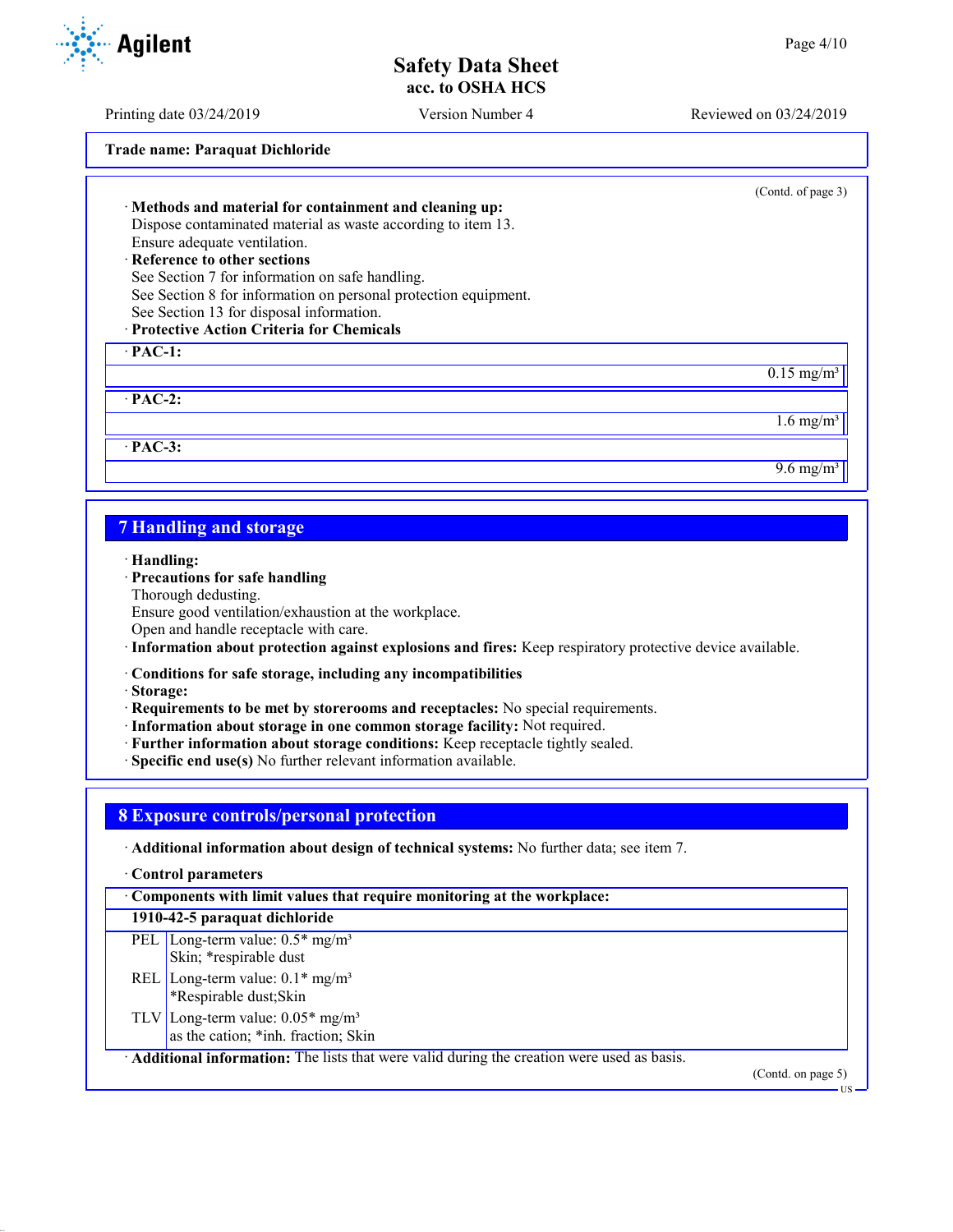Printing date 03/24/2019 Version Number 4 Reviewed on 03/24/2019

**Trade name: Paraquat Dichloride**

(Contd. of page 4)

US

# · **Exposure controls** · **Personal protective equipment:** · **General protective and hygienic measures:** Keep away from foodstuffs, beverages and feed. Immediately remove all soiled and contaminated clothing. Wash hands before breaks and at the end of work. Store protective clothing separately. Avoid contact with the eyes and skin. · **Breathing equipment:** When used as intended with Agilent instruments, the use of the product under normal laboratory conditions and with standard practices does not result in significant airborne exposures and therefore respiratory protection is not needed. Under an emergency condition where a respirator is deemed necessary, use a NIOSH or equivalent approved device/equipment with appropriate organic or acid gas cartridge. · **Protection of hands:** Although not recommended for constant contact with the chemicals or for clean-up, nitrile gloves 11-13 mil thickness are recommended for normal use. The breakthrough time is 1 hr. For cleaning a spill where there is direct contact of the chemical, butyl rubber gloves are recommended 12-15 mil thickness with breakthrough times exceeding 4 hrs. Supplier recommendations should be followed. · **Material of gloves** For normal use: nitrile rubber, 11-13 mil thickness For direct contact with the chemical: butyl rubber, 12-15 mil thickness The selection of the suitable gloves does not only depend on the material, but also on further marks of quality and varies from manufacturer to manufacturer. · **Penetration time of glove material** For normal use: nitrile rubber: 1 hour For direct contact with the chemical: butyl rubber: >4 hours · **Eye protection:** Tightly sealed goggles

| Information on basic physical and chemical properties<br><b>Ceneral Information</b> |                        |  |
|-------------------------------------------------------------------------------------|------------------------|--|
| · Appearance:                                                                       |                        |  |
| Form:                                                                               | Solid                  |  |
| Color:                                                                              | Not determined.        |  |
| · Odor:                                                                             | Characteristic         |  |
| Odor threshold:                                                                     | Not determined.        |  |
| $\cdot$ pH-value:                                                                   | Not applicable.        |  |
| $\cdot$ Change in condition                                                         |                        |  |
| Melting point/Melting range:                                                        | $>23$ °C ( $>73.4$ °F) |  |
| <b>Boiling point/Boiling range:</b>                                                 | $>230$ °C ( $>446$ °F) |  |
| · Flash point:                                                                      | Not applicable.        |  |

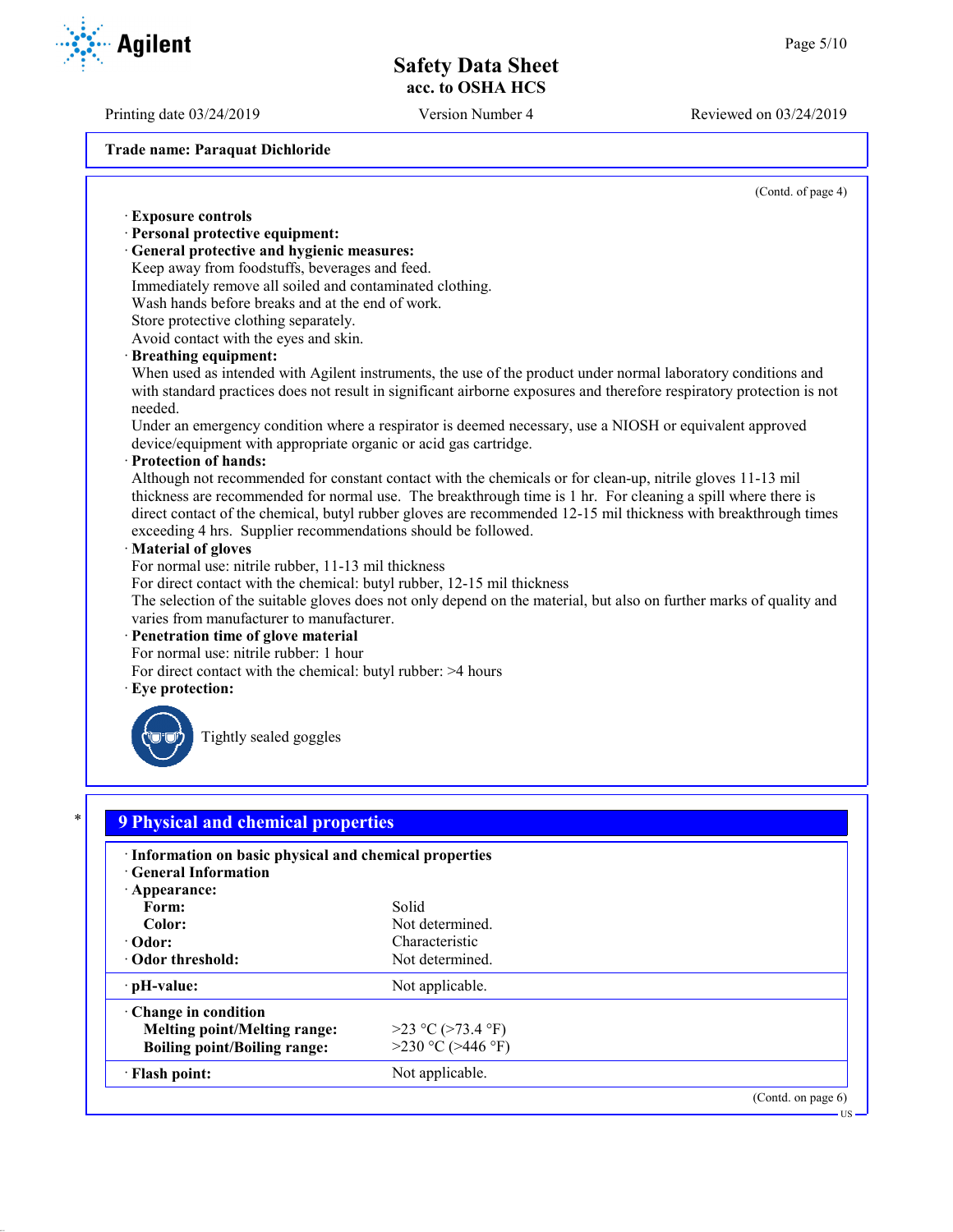US

## **Safety Data Sheet acc. to OSHA HCS**

Printing date 03/24/2019 Version Number 4 Reviewed on 03/24/2019

**Trade name: Paraquat Dichloride**

|                                                            | (Contd. of page 5)                            |  |
|------------------------------------------------------------|-----------------------------------------------|--|
| · Flammability (solid, gaseous):                           | Product is not flammable.                     |  |
| · Decomposition temperature:                               | Not determined.                               |  |
| · Auto igniting:                                           | Not determined.                               |  |
| · Danger of explosion:                                     | Product does not present an explosion hazard. |  |
| <b>Explosion limits:</b>                                   |                                               |  |
| Lower:                                                     | Not determined.                               |  |
| Upper:                                                     | Not determined.                               |  |
| · Vapor pressure:                                          | Not applicable.                               |  |
| $\cdot$ Density at 20 °C (68 °F):                          | $0.25$ g/cm <sup>3</sup> (2.08625 lbs/gal)    |  |
| · Relative density                                         | Not determined.                               |  |
| · Vapor density                                            | Not applicable.                               |  |
| · Evaporation rate                                         | Not applicable.                               |  |
| · Solubility in / Miscibility with                         |                                               |  |
| Water:                                                     | Soluble.                                      |  |
| · Partition coefficient (n-octanol/water): Not determined. |                                               |  |
| · Viscosity:                                               |                                               |  |
| Dynamic:                                                   | Not applicable.                               |  |
| Kinematic:                                                 | Not applicable.                               |  |
| <b>VOC</b> content:                                        | $0.00\%$                                      |  |
|                                                            | $0.0$ g/l / 0.00 lb/gal                       |  |
| <b>Solids content:</b>                                     | $100.0\%$                                     |  |
| $\cdot$ Other information                                  | No further relevant information available.    |  |

# **10 Stability and reactivity**

· **Reactivity** No further relevant information available.

- · **Chemical stability**
- · **Thermal decomposition / conditions to be avoided:** No decomposition if used according to specifications.
- · **Possibility of hazardous reactions** No dangerous reactions known.
- · **Conditions to avoid** No further relevant information available.
- · **Incompatible materials:** No further relevant information available.
- · **Hazardous decomposition products:** No dangerous decomposition products known.

## **11 Toxicological information**

· **Information on toxicological effects**

· **Acute toxicity:**

|        |      | $\cdot$ LD/LC50 values that are relevant for classification: |
|--------|------|--------------------------------------------------------------|
|        |      | <b>ATE (Acute Toxicity Estimate)</b>                         |
| Oral   | LD50 | $57 \text{ mg/kg}$ (rat)                                     |
| Dermal | LD50 | $325 \text{ mg/kg}$ (rabbit)                                 |
|        |      | Inhalative LC50/4 h 0.0012 mg/L (rat)                        |
|        |      | (Contd. on page 7)                                           |

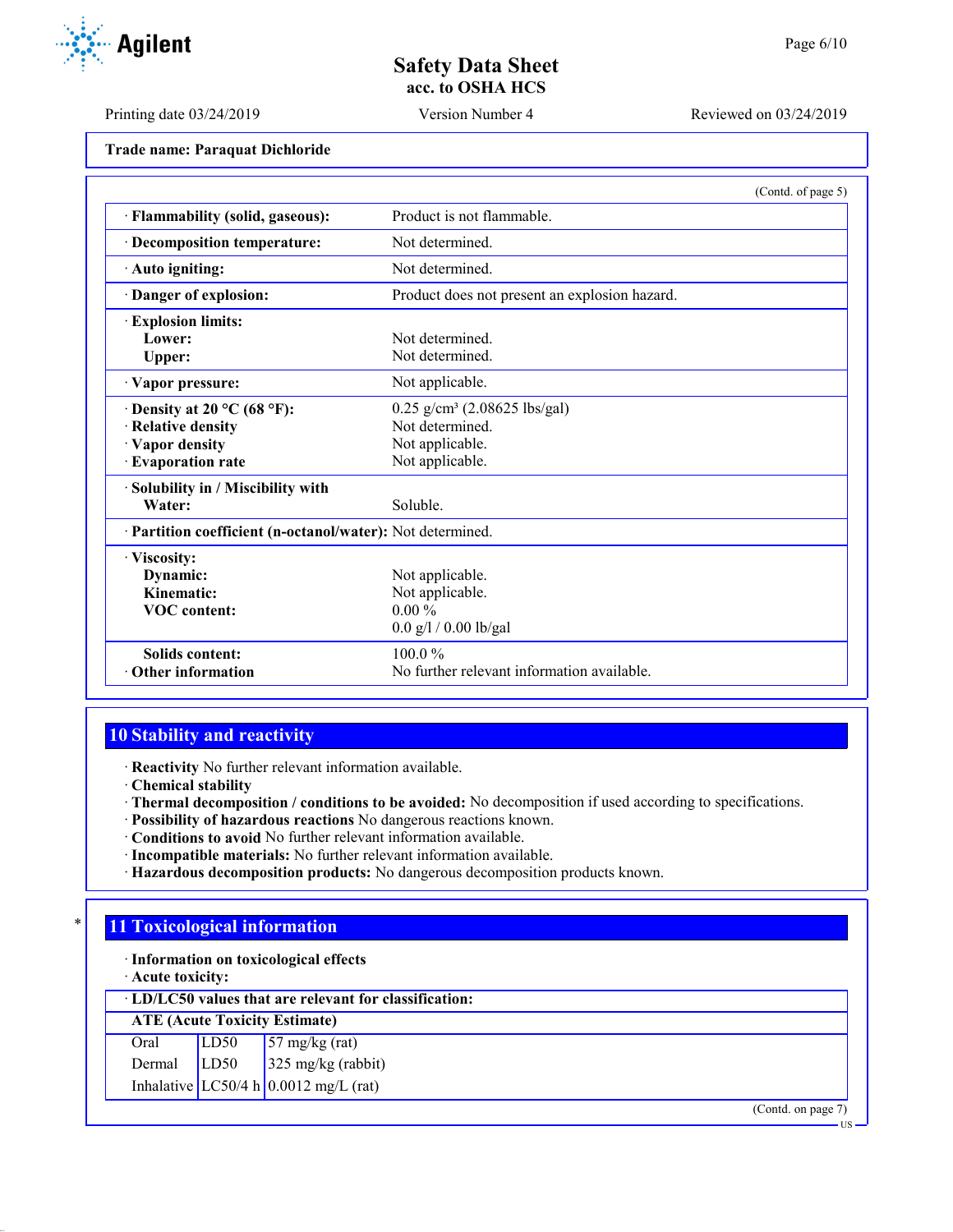(Contd. of page 6)

# **Safety Data Sheet acc. to OSHA HCS**

Printing date 03/24/2019 Version Number 4 Reviewed on 03/24/2019

**Trade name: Paraquat Dichloride**

### **1910-42-5 paraquat dichloride**

Oral LD50 57 mg/kg (rat) Dermal LD50 325 mg/kg (rabbit) Inhalative  $LC50/4 h 0.0012 mg/L (rat)$ 

### · **Primary irritant effect:**

· **on the skin:** Irritant to skin and mucous membranes.

- · **on the eye:** Irritating effect.
- · **Sensitization:** No sensitizing effects known.
- · **Additional toxicological information:**

#### · **Carcinogenic categories**

· **IARC (International Agency for Research on Cancer)**

### Substance is not listed.

· **NTP (National Toxicology Program)**

Substance is not listed.

### · **OSHA-Ca (Occupational Safety & Health Administration)**

Substance is not listed.

## **12 Ecological information**

- · **Toxicity**
- · **Aquatic toxicity:** No further relevant information available.
- · **Persistence and degradability** No further relevant information available.
- · **Behavior in environmental systems:**
- · **Bioaccumulative potential** No further relevant information available.
- · **Mobility in soil** No further relevant information available.
- · **Additional ecological information:**

· **General notes:**

Water hazard class 3 (Self-assessment): extremely hazardous for water

Do not allow product to reach ground water, water course or sewage system, even in small quantities.

Danger to drinking water if even extremely small quantities leak into the ground.

- · **Results of PBT and vPvB assessment**
- · **PBT:** Not applicable.
- · **vPvB:** Not applicable.
- · **Other adverse effects** No further relevant information available.

# **13 Disposal considerations**

- · **Waste treatment methods**
- · **Recommendation:**

Must not be disposed of together with household garbage. Do not allow product to reach sewage system.

- · **Uncleaned packagings:**
- · **Recommendation:** Disposal must be made according to official regulations.
- · **Recommended cleansing agent:** Water, if necessary with cleansing agents.

(Contd. on page 8)

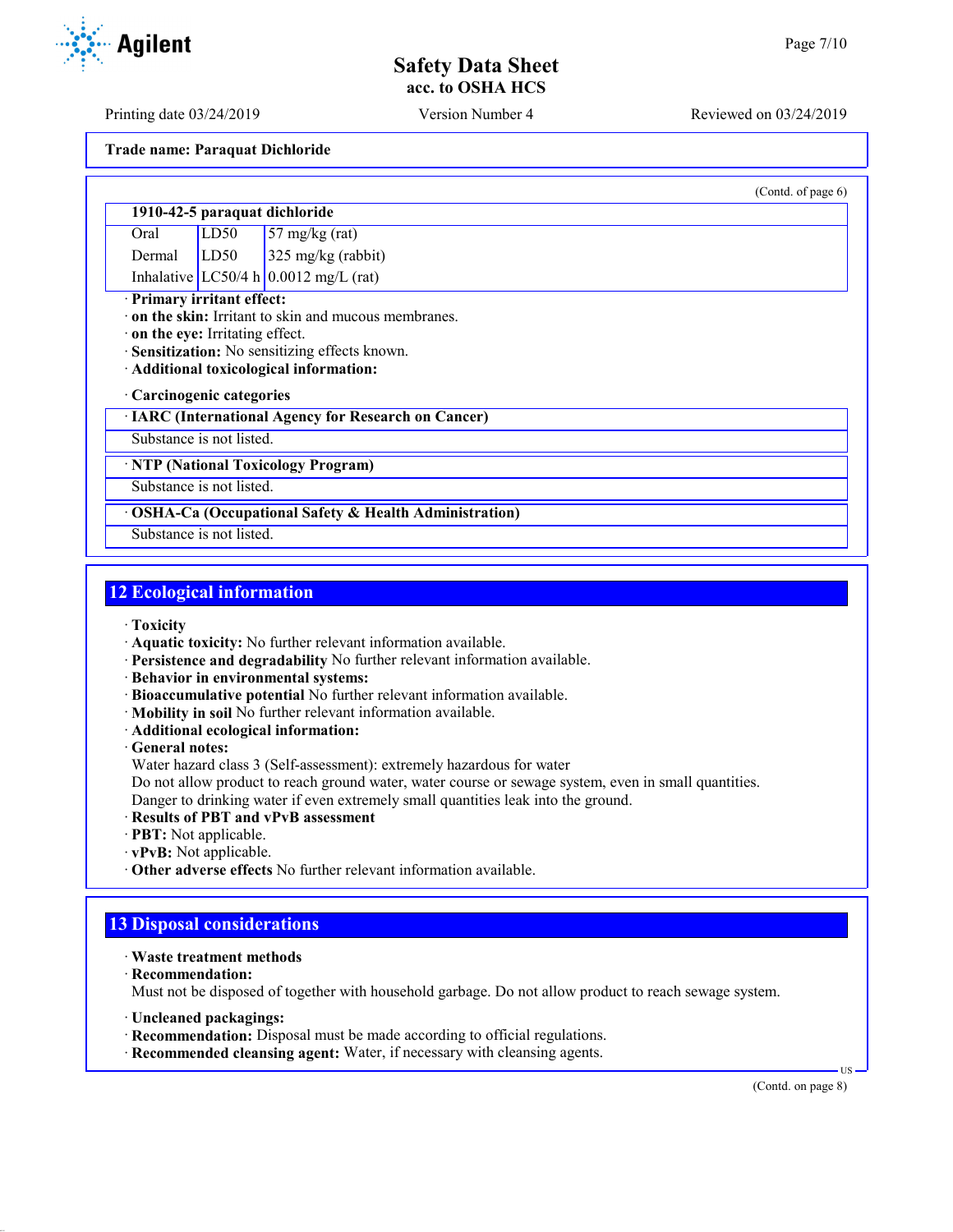(Contd. of page 7)

# **Safety Data Sheet acc. to OSHA HCS**

Printing date 03/24/2019 Version Number 4 Reviewed on 03/24/2019

**Trade name: Paraquat Dichloride**

| · UN-Number                                |                                                     |
|--------------------------------------------|-----------------------------------------------------|
| · DOT, IMDG, IATA                          | <b>UN2811</b>                                       |
| $\cdot$ UN proper shipping name            |                                                     |
| $\cdot$ DOT                                | Toxic solids, organic, n.o.s. (paraquat dichloride) |
| · IMDG, IATA                               | TOXIC SOLID, ORGANIC, N.O.S. (paraquat dichloride)  |
| · Transport hazard class(es)               |                                                     |
| · DOT, IMDG, IATA                          |                                                     |
|                                            |                                                     |
| · Class                                    | 6.1 Toxic substances                                |
| · Label                                    | 6.1                                                 |
| · Packing group                            |                                                     |
| · DOT, IMDG, IATA                          | I                                                   |
| · Environmental hazards:                   | Not applicable.                                     |
| · Special precautions for user             | Warning: Toxic substances                           |
| · Danger code (Kemler):                    | 66                                                  |
| · EMS Number:                              | $F-A, S-A$                                          |
| · Stowage Category                         | B                                                   |
| Transport in bulk according to Annex II of |                                                     |
| <b>MARPOL73/78 and the IBC Code</b>        | Not applicable.                                     |
| · Transport/Additional information:        |                                                     |
| $\cdot$ DOT                                |                                                     |
| · Quantity limitations                     | On passenger aircraft/rail: 5 kg                    |
|                                            | On cargo aircraft only: 50 kg                       |
| $\cdot$ IMDG                               |                                                     |
| · Limited quantities (LQ)                  | $\theta$                                            |
| · Excepted quantities (EQ)                 | Code: E5                                            |
|                                            | Maximum net quantity per inner packaging: 1 g       |
|                                            | Maximum net quantity per outer packaging: 300 g     |
| · UN "Model Regulation":                   | UN 2811 TOXIC SOLID, ORGANIC, N.O.S. (PARAQUAT      |
|                                            |                                                     |

# **15 Regulatory information**

· **Safety, health and environmental regulations/legislation specific for the substance or mixture**

· **Sara**

· **Section 355 (extremely hazardous substances):**

Substance is listed.

(Contd. on page 9)

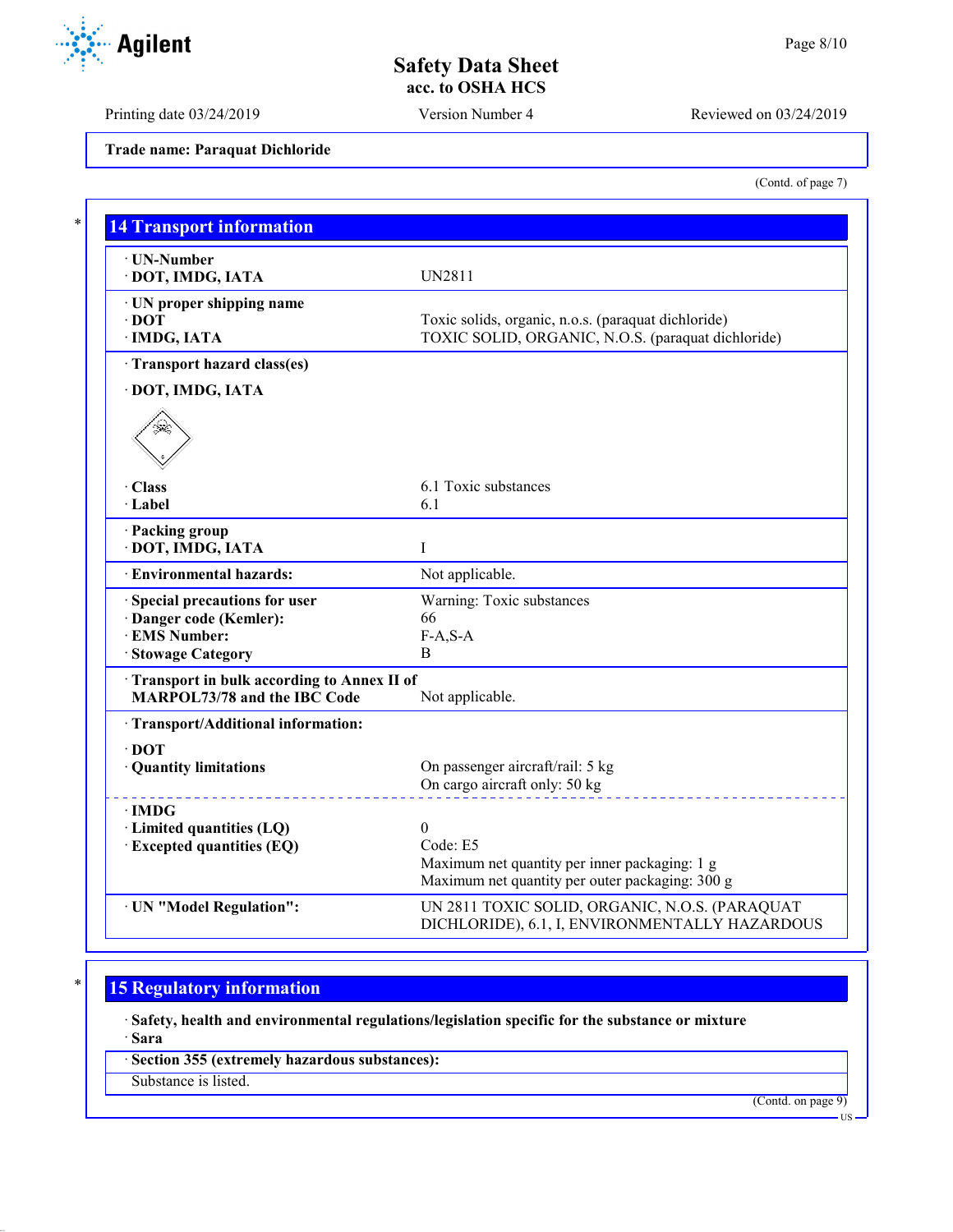(Contd. of page 8)

C

## **Safety Data Sheet acc. to OSHA HCS**

Printing date 03/24/2019 Version Number 4 Reviewed on 03/24/2019

**Trade name: Paraquat Dichloride**

· **Section 313 (Specific toxic chemical listings):**

Substance is listed.

· **TSCA (Toxic Substances Control Act):**

Substance is not listed.

· **TSCA new (21st Century Act): (Substances not listed)**

1910-42-5 paraquat dichloride

· **Proposition 65**

· **Chemicals known to cause cancer:**

Substance is not listed.

· **Chemicals known to cause reproductive toxicity for females:**

Substance is not listed.

· **Chemicals known to cause reproductive toxicity for males:**

Substance is not listed.

· **Chemicals known to cause developmental toxicity:**

Substance is not listed.

· **Carcinogenic categories**

· **EPA (Environmental Protection Agency)**

· **TLV (Threshold Limit Value established by ACGIH)**

Substance is not listed.

· **NIOSH-Ca (National Institute for Occupational Safety and Health)**

Substance is not listed.

· **Chemical safety assessment:** A Chemical Safety Assessment has not been carried out.

#### **16 Other information**

The information contained in this document is based on Agilent's state of knowledge at the time of preparation. No warranty as to its accurateness, completeness or suitability for a particular purpose is expressed or implied.

· **Department issuing SDS:** Document Control / Regulatory

· **Contact:** regulatory@ultrasci.com

· **Abbreviations and acronyms:**

ADR: Accord européen sur le transport des marchandises dangereuses par Route (European Agreement concerning the International Carriage of Dangerous Goods by Road) IMDG: International Maritime Code for Dangerous Goods

DOT: US Department of Transportation

IATA: International Air Transport Association ACGIH: American Conference of Governmental Industrial Hygienists

EINECS: European Inventory of Existing Commercial Chemical Substances

CAS: Chemical Abstracts Service (division of the American Chemical Society)

- NFPA: National Fire Protection Association (USA)
- HMIS: Hazardous Materials Identification System (USA)

VOC: Volatile Organic Compounds (USA, EU)

LC50: Lethal concentration, 50 percent

LD50: Lethal dose, 50 percent

PBT: Persistent, Bioaccumulative and Toxic

vPvB: very Persistent and very Bioaccumulative

NIOSH: National Institute for Occupational Safety



<sup>·</sup> **Date of preparation / last revision** 03/24/2019 / 3